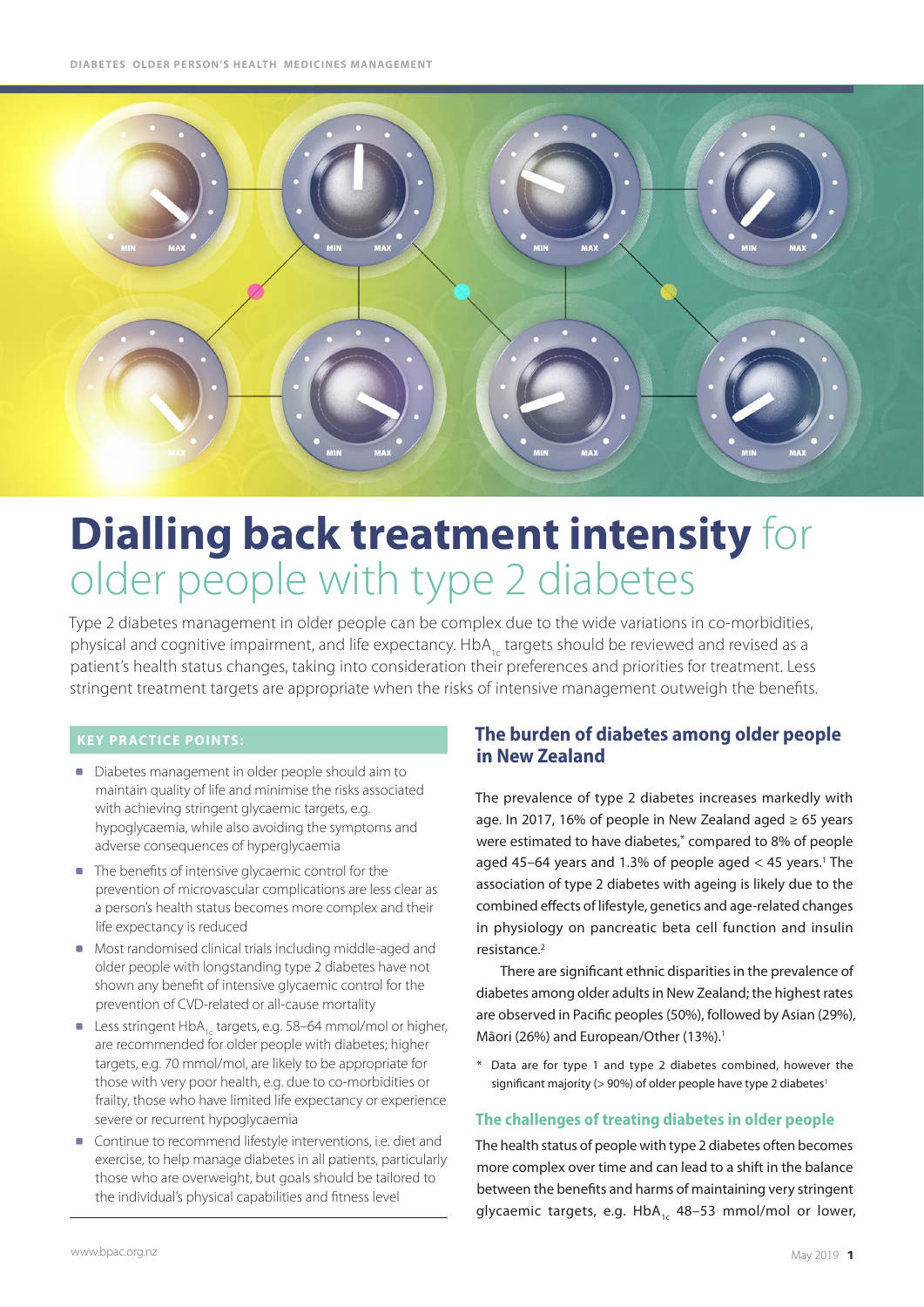particularly in those with limited life expectancy. In addition, there are limited data available to inform evidence-based targets for older people and/or people with complex health needs as these groups are often excluded from clinical trials.

Factors such as the onset or worsening of co-morbidities, physical and cognitive impairment, frailty, age-related physiological changes, social isolation, loss of independence and depression can affect diabetes management in various ways, including:

**Reducing the ability to self-manage a complex regimen:**  cognitive impairment and poor dexterity and/or vision may limit the ability of a patient to manage a complex medicine regimen, e.g. multiple oral glucose-lowering medicines, monitoring blood glucose levels, adjusting insulin doses, administering insulin injections.

**Reducing the ability to engage in lifestyle interventions:**  physical disability, frailty or depression may prevent people from undertaking the recommended lifestyle interventions for weight loss, e.g. exercise, preparation of healthy meals. These physical limitations also increase vulnerability to the adverse effects of glucose-lowering medicines, e.g. falls due to hypoglycaemia.

**Impairing the ability to achieve glycaemic control:** comorbidities may interfere with achieving glycaemic control, e.g. renal impairment may mean the required dose of a medicine to achieve the agreed target is contraindicated. Some medicines, e.g. corticosteroids, may worsen glycaemic control in people with diabetes. Co-morbidities may also increase the complexity of the medicine regimen resulting in poor adherence.

**Increasing the risk of hypoglycaemia:** age-related physiological decline in renal function can affect the clearance of sulphonylureas, insulin and metformin,\* leading to increased concentrations. Age-related weight loss can affect insulin requirements, such that a previously suitable dose becomes inappropriate in an older person, particularly if they have accelerated weight loss due to frailty.

 For information on diagnosing and managing frailty in primary care, see: **<www.bpac.org.nz/2018/frailty.aspx>**

\* While metformin alone does not cause hypoglycaemia, it can worsen hypoglycaemia when used in combination with sulphonylureas or insulin

# **When to consider dialling back HbA<sub>1</sub> targets**

Guidelines generally recommend less stringent HbA<sub>1c</sub> targets for older people, however, there is some variability in the exact targets due to the lack of clinical trial data. $3-5$  HbA<sub>12</sub> targets in the range of 58–64 mmol/mol, or higher, are likely to be appropriate for most older adults; the target should

be individualised and focus on the risks and benefits of maintaining a particular target according to the health status of the patient rather than their chronological age.<sup>3-5</sup>

There will be older people with diabetes who maintain otherwise good health, e.g. have few co-morbidities and good physical and cognitive function, for whom lower treatment targets, e.g.  $\leq 53 - 58$  mmol/mol, remain appropriate.<sup>6</sup> Higher targets, e.g. 58–64 mmol/mol, should be considered for those with co-morbidities, mild frailty or cognitive impairment, complex medicines regimens or who at risk of hypoglycaemia.6 For people with very poor health, such as those who have moderate to severe frailty or cognitive impairment, those in long-term residential care or who have end-stage chronic disease, treatment should aim to avoid symptomatic hyperglycaemia and  $HbA<sub>1c</sub>$  targets in the region of 70 mmol/ mol are appropriate.<sup>6</sup>

N.B. HbA<sub>1c</sub> targets  $> 70$  mmol/mol are associated with an increased risk of symptomatic hyperglycaemia, i.e. glycosuria, dehydration, hyperglycaemic hyperosmolar syndrome, candidiasis, urinary tract infections and poor wound healing.6 Glycaemic targets should aim to avoid these outcomes.<sup>6</sup>

 For a diagrammatic representation of patient characteristics and how they affect the selection of glycaemic targets, see: **[www.racgp.org.au/FSDEDEV/media/documents/Clinical%20](www.racgp.org.au/FSDEDEV/media/documents/Clinical%20Resources/Guidelines/Diabetes/General-practice-management-of-type-2-diabetes_1.pdf#page=90) [Resources/Guidelines/Diabetes/General-practice](www.racgp.org.au/FSDEDEV/media/documents/Clinical%20Resources/Guidelines/Diabetes/General-practice-management-of-type-2-diabetes_1.pdf#page=90)[management-of-type-2-diabetes\\_1.pdf](www.racgp.org.au/FSDEDEV/media/documents/Clinical%20Resources/Guidelines/Diabetes/General-practice-management-of-type-2-diabetes_1.pdf#page=90) (**Page 54)

| diabetes<br>australia                               | General practice management of type 2 diabetes<br>54<br>$2056 - 18$<br>Figure 3. Approach to management of hyperglycaemia |                                                                                                                                                                                                                                                                                                                                                            |                                                            |
|-----------------------------------------------------|---------------------------------------------------------------------------------------------------------------------------|------------------------------------------------------------------------------------------------------------------------------------------------------------------------------------------------------------------------------------------------------------------------------------------------------------------------------------------------------------|------------------------------------------------------------|
| RACGP                                               | Patient/disease<br>features                                                                                               |                                                                                                                                                                                                                                                                                                                                                            | More stringent < HbA1c -> Less stringent<br>7%             |
| General practice management<br>of type 2 diabetes   | Risks potentially associated<br>with hupoplycaemia, other<br>adverse events                                               | 1 cm                                                                                                                                                                                                                                                                                                                                                       | Hoh                                                        |
| $2016 - 18$                                         | Disease duration                                                                                                          | Newly disgressed                                                                                                                                                                                                                                                                                                                                           | Longstanding                                               |
|                                                     | Life expectancy                                                                                                           | Long                                                                                                                                                                                                                                                                                                                                                       | Short                                                      |
|                                                     | Important comprissibles                                                                                                   | Fewireld<br>Absort                                                                                                                                                                                                                                                                                                                                         | <b>Govern</b>                                              |
|                                                     | Established vascular<br>complications.                                                                                    | <b>Absent</b><br>Fewritist                                                                                                                                                                                                                                                                                                                                 | Sevina                                                     |
|                                                     | Patient attitude and<br>expected treatment efforts                                                                        | Highly motivated.<br>adherent, excellent<br>self-care copacities                                                                                                                                                                                                                                                                                           | Less motivated, non-adherent,<br>poor self-care capacities |
|                                                     | Resources, support system                                                                                                 | <b>Readly available</b>                                                                                                                                                                                                                                                                                                                                    | Limited                                                    |
|                                                     | Usualy not modifiable                                                                                                     | Potentialy modifiable                                                                                                                                                                                                                                                                                                                                      |                                                            |
| <b>Providing Dische</b><br><b>Healthy Australia</b> |                                                                                                                           | Reproduced with permission from the American Diabetes Association from Insucchi SE,<br>Bergerstal RM, Buse JB, et al. Management of hyperglycemia in type 2 diabetes: A patient-<br>centered approach: Position statement of the American Diabetes Association and the European<br>Association for the Study of Diabetes. Diabetes Care 2015;38(1):140-49. |                                                            |
| racigo.org.au                                       |                                                                                                                           |                                                                                                                                                                                                                                                                                                                                                            |                                                            |

## **Reviewing the benefits and risks of stringent glycaemic targets in older people with diabetes**

#### **The benefits of glycaemic control for preventing microvascular complications**

The microvascular complications of diabetes, e.g. retinopathy, nephropathy and neuropathy, develop over many years; long-term glycaemic control prevents the onset and slows the progression of these complications.<sup>6</sup> Over time, however, the balance of benefits and harms associated with maintaining stringent glycaemic targets can change. For example, someone with limited life expectancy is unlikely to live long enough to benefit from the prevention of microvascular complications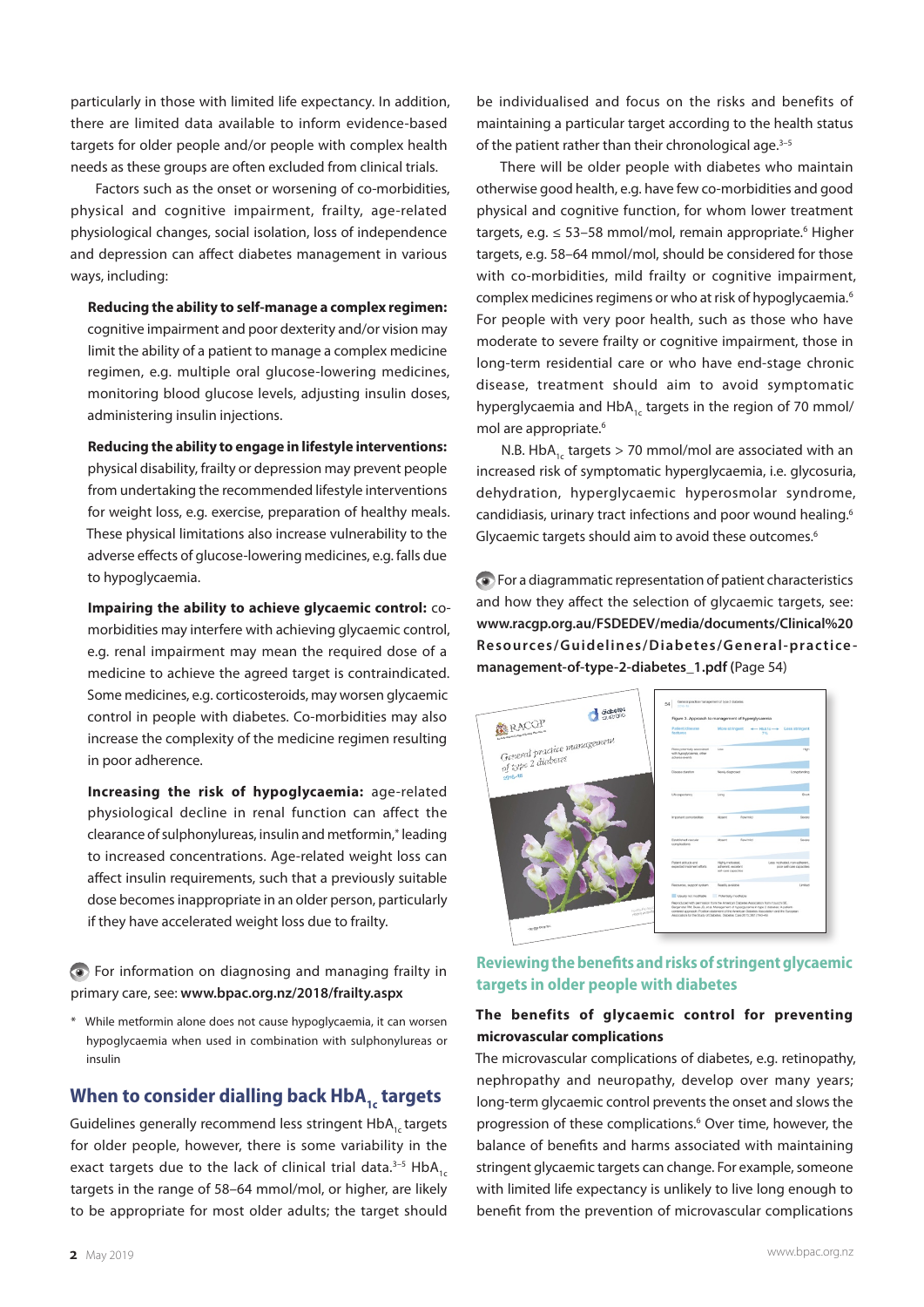by treating to a stringent target, however, a hypoglycaemiarelated fall could accelerate their functional decline and loss of independence (see: "Intensive glycaemic control increases the risk of hypoglycaemia"). In addition, there are some clinical trial data showing that the protection against microvascular complications\* for patients who have maintained stringent targets may continue even after the target is dialled back.<sup>6</sup>

N.B. There is no evidence that maintaining stringent targets will improve renal outcomes in people with established diabetic kidney disease.<sup>7</sup>

\* Defined as vitreous haemorrhage, retinal photocoagulation or renal failure in the follow-up of the UKPDS trial.<sup>8</sup>

 Further information on the renal complications of diabetes is available from: "Slowing progression of renal dysfunction in patients with diabetes", see: **[www.bpac.org.nz/](www.bpac.org.nz/2018/frailty.aspx)2019/renal. aspx**

## **Intensive glycaemic control is unlikely to prevent the major macrovascular complications of diabetes**

The three major clinical trials\* investigating the effects of intensive glycaemic control (achieved HbA $_{1c}$  levels of 46–53 mmol/mol)† in people with longstanding type 2 diabetes (mean age of 60–66 years; mean duration of diabetes of eight to 12 years) on the risk of macrovascular complications found no benefit of intensive treatment for reducing all-cause mortality and CVD-related mortality.<sup>6, 9</sup> Furthermore, one of these trials, the ACCORD study, found that the risk of all-cause and CVD-related mortality was significantly higher in the intensive treatment arm (achieved HbA $_{1c}$  levels of 46 mmol/ mol); the reason for this outcome is not completely clear but may relate to hypoglycaemia triggering CVD events.<sup>6, 9, 10</sup> For patients with established CVD or high CVD risk, the benefits of addressing non-glycaemic factors, i.e. blood pressure control, lipid-lowering with statin treatment, aspirin for secondary prevention, and lifestyle modifications, are likely to be greater than any potential benefits of glucose-lowering with medicines currently funded in New Zealand for reducing CVD risk.<sup>11</sup>

- \* The ACCORD, ADVANCE and VADT studies; for further information on these trials, see: **<www.bpac.org.nz/bpj/2010/august/HbA1c.aspx>**
- $\dagger$  The HbA<sub>1c</sub> levels in the standard treatment groups ranged from 56 mmol/mol to 68 mmol/mol

## **Intensive glycaemic control increases the risk of hypoglycaemia**

Intensive glycaemic control is associated with a significantly increased risk of hypoglycaemia.9, 12 Age-related physiological changes make older people susceptible to hypoglycaemia and more vulnerable to the adverse outcomes associated with hypoglycaemia-related falls, e.g. fractures, head injuries, hospital admissions, need for long-term residential care.<sup>13</sup> Hypoglycaemia also increases the risk of cognitive decline, dementia, myocardial infarction, stroke and death.<sup>14, 15</sup> Fear of hypoglycaemia can cause significant anxiety (e.g. worrying about not waking up in the morning) and lead to or worsen social isolation and/or depression in older people by affecting their confidence to leave the house to engage in social activities, exercise or travel.

**Hypoglycaemia in older people can manifest as non-specific neurological symptoms**, e.g. confusion, dizziness, weakness, visual disturbances, rather than adrenergic symptoms, e.g. tremors, sweating. Repeated hypoglycaemic episodes can lead to hypoglycaemia unawareness, which in turn increases the risk of hypoglycaemia-related mortality.14 Clinicians should have a low threshold of suspicion for hypoglycaemia in older patients if they or their caregivers report any possible symptoms.<sup>16</sup>

It is also important to ensure that patients and their family/ whānau understand "sick day" management and how to adjust regimens to accommodate any missed meals or changes in activity to reduce the risk of hypoglycaemia.

#### Stringent HbA<sub>1c</sub> targets increase the risk of polypharmacy

 $HbA<sub>1c</sub>$  levels often increase over time and intensification of treatment is needed to achieve an agreed target. For many patients this means using multiple glucose-lowering medicines. If other co-morbidities are present, the risk of polypharmacy and associated adverse outcomes, e.g. poor adherence, medicine-medicine interactions, medicine-disease interactions, is increased. Selecting a less stringent HbA<sub>1c</sub> target requiring fewer medicines or a simplified regimen (e.g. switching to a combined metformin + vildagliptin tablet) while still maintaining reasonable glycaemic control can help to minimise the adverse outcomes associated with polypharmacy.

## **Discussing regimen changes with patients and their whānau**

Patients and their family/whānau or caregivers may perceive that relaxing glycaemic targets and any accompanying changes to the treatment regimen signifies the clinician "giving up" on them. Decision-making should be shared with the patient and their caregivers, family/whānau if appropriate and incorporate their preferences and priorities for treatment. Provide reassurance that any changes to the regimen are about providing the best balance of benefits and risks for them. On the contrary, some patients may think that reducing their medicines means that their condition is improving, and they no longer need to maintain a healthy diet and lifestyle, therefore it is important to effectively communicate the goals of treatment.

 For further information on how to approach the conversation of stopping medicines in older people, see: **[www.](www.bpac.org.nz/2018/stopping.aspx) [bpac.org.nz/2018/stopping.aspx](www.bpac.org.nz/2018/stopping.aspx)**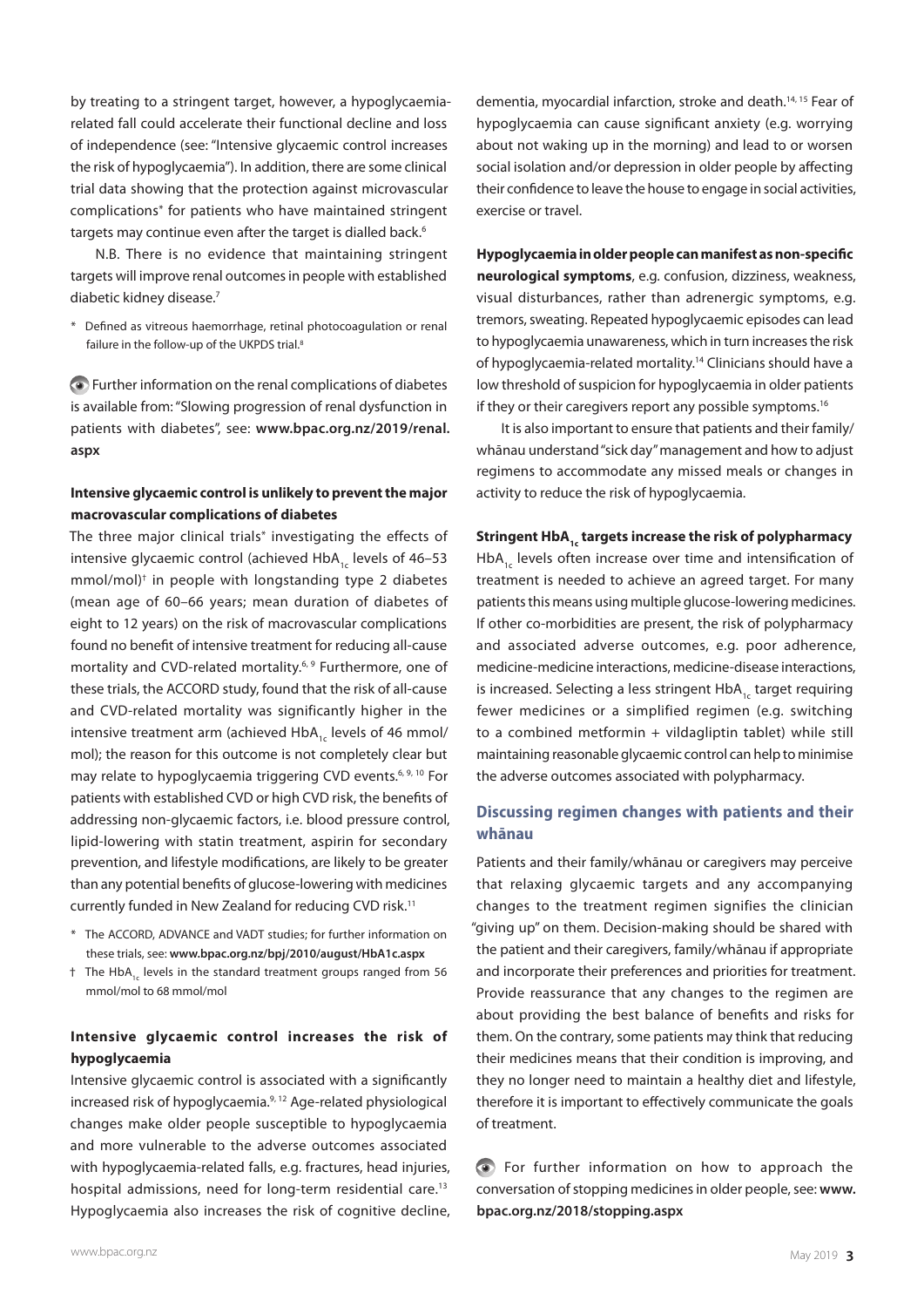# **Individualising glycaemic control in older people**

# **Strategies to dial back HbA<sub>1c</sub> targets**

A less stringent  $HbA_{1c}$  target may be achieved by:

- De-intensifying treatment, e.g. reducing the dose or withdrawing an add-on oral glucose-lowering treatment or insulin
- Not intensifying treatment, e.g. by not adding a second or third oral glucose-lowering medicine or initiating insulin treatment when  $HbA_{1c}$  levels increase

#### **Oral glucose-lowering medicines**

Metformin remains the first-line treatment option for older people with type 2 diabetes due to its effectiveness for lowering blood glucose levels and low risk of hypoglycaemia, however, it is contraindicated in people with advanced renal impairment (creatinine clearance < 15 mL/min) and maximum doses should be lowered as renal function declines, i.e. once creatinine clearance is  $<$  60 mL/min.<sup>6, 17</sup>

As sulphonylureas are associated with a greater risk of hypoglycaemia, where possible, patients at high risk of hypoglycaemia should be switched to an alternative, e.g. vildagliptin.<sup>6</sup> If a sulphonylurea is used, a formulation with a shorter duration of action, e.g. gliclazide or glipizide, is preferred over one with a longer duration, e.g. glibenclamide, due to the increased risk of hypoglycaemia with longer acting sulphonylureas.<sup>6</sup>

Stopping an oral glucose-lowering medicine or switching to another type does not usually require tapering of the medicine before it is discontinued.

#### **Insulin**

Many older people with type 2 diabetes will be using insulin to maintain glycaemic control. However, insulin is the glucoselowering medicine most associated with hypoglycaemia and older people are particularly vulnerable to this adverse effect. In addition, older people with cognitive or physical impairment may have difficulty maintaining adherence to blood glucose monitoring and insulin injection regimens. It may be necessary to simplify the insulin regimen, e.g. switch from basal-bolus or biphasic regimen to a once daily injection of basal insulin, reduce the dose and/or switch from evening to morning dosing. It may be appropriate to withdraw insulin completely for some older people.

If continuing insulin treatment, patients (or their caregivers) should maintain once daily self-monitoring of blood glucose levels, preferably before breakfast; a higher fasting blood glucose target than usually recommended, e.g. 8–10 mmol/L, may be appropriate depending on the patient's health status.<sup>6</sup>

 For further information on the pharmacological treatment of diabetes, see: **<www.bpac.org.nz/2019/hba1c.aspx>**

#### **Individualising lifestyle modifications**

Lifestyle modifications to improve cardiovascular health and glycaemic control, i.e. diet and exercise, are recommended for all people with diabetes, including older adults.<sup>18</sup> Clinicians should tailor the recommended modifications to reflect any changes in the patient's physical and cognitive abilities and circumstances.

**Weight loss** should be managed carefully in overweight older people; ensure that patients understand what constitutes a balanced diet, including adequate levels of protein to combat the loss of muscle mass and strength associated with both diabetes and frailty, even in those who are overweight.<sup>18</sup> Patients who require additional support can be referred to local services, e.g. cooking courses or Meals on Wheels. If the patient has more complex health needs, e.g. requires assistance with shopping, preparing meals or access to a dietitian, referral for a needs assessment may be appropriate.

**Patients who are underweight** or malnourished and cannot meet their nutritional needs through diet alone can be prescribed a nutritionally complete food supplement formulated for people with diabetes, e.g. Diasip, Glucerna Select and Nutrison Advanced Diason are fully subsidised with Special Authority approval (see the NZF for further information).

 Nutritional status can be assessed using the following validated tools: the Mini Nutritional Assessment, available here: **[www.mna-elderly.com/forms/MNA\\_english.pdf](www.mna-elderly.com/forms/MNA_english.pdf)** and the Short Nutritional Assessment Questionnaire, available here: **[www.fightmalnutrition.eu/toolkits/summary-screening](www.fightmalnutrition.eu/toolkits/summary-screening-tools)[tools](www.fightmalnutrition.eu/toolkits/summary-screening-tools)**

**Exercise recommendations** should be appropriate for the patient's level of mobility, strength and aerobic fitness. Some patients may be able to undertake moderate-intensity exercise several times per week, and for others, recommendations may need to focus on strategies to avoid sedentary behaviour.<sup>18</sup> Chair-based exercises can be recommended to those who have limited mobility. Ideally, all older people should do a combination of resistance-based, balance and flexibility exercises, to reduce the risk of frailty and falls.<sup>10</sup> Patients can be referred to falls prevention classes or in-home services, if available locally.

 Examples of exercises suitable for people with limited mobility are available here: **[www.diabetes.org.nz/type-2](www.diabetes.org.nz/type-2-diabetes-physical-activities) [diabetes-physical-activities](www.diabetes.org.nz/type-2-diabetes-physical-activities)**